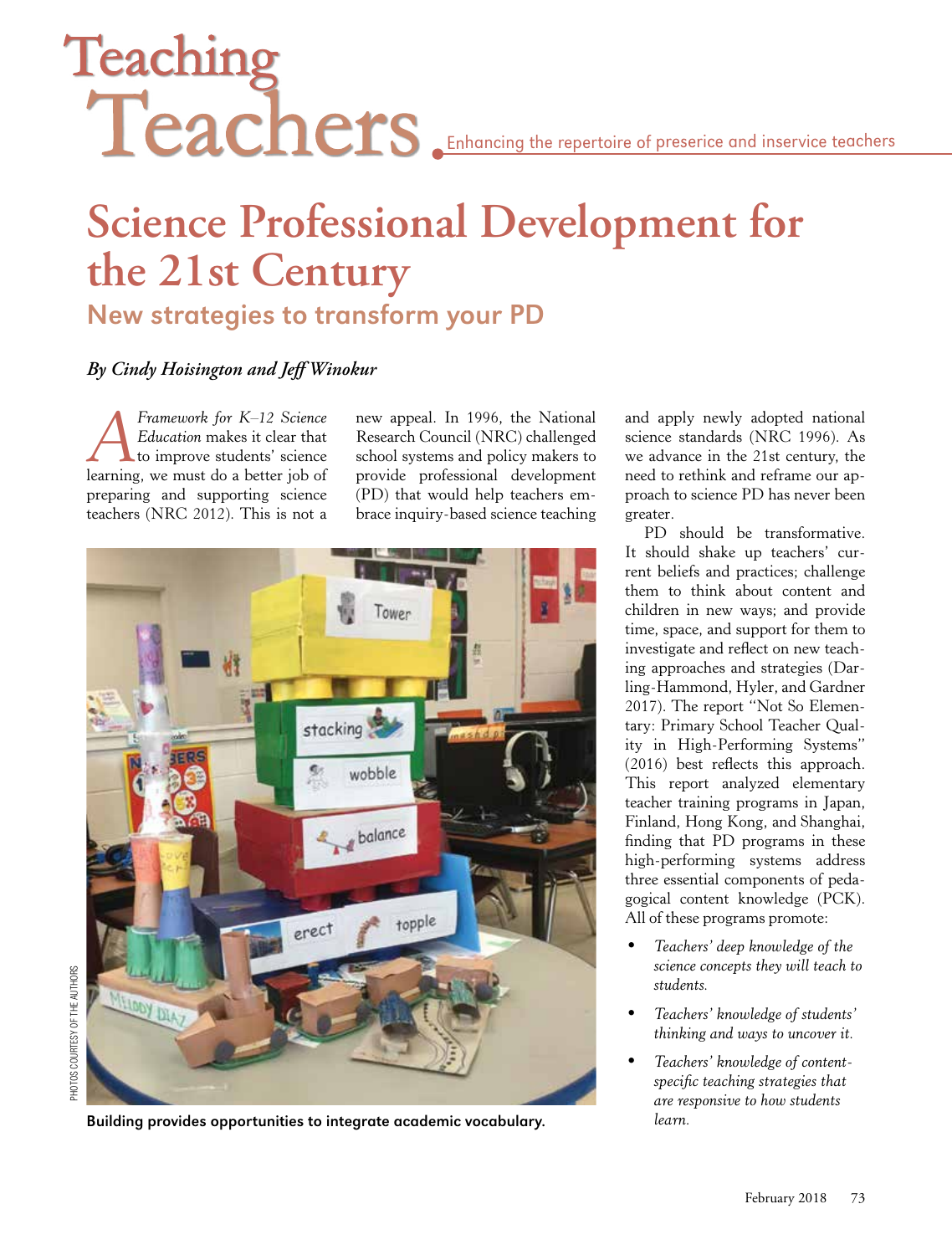# Teaching<br>Teachers.

Based on our experience, the first two types of knowledge are foundational to the third. To know which strategies to use and how to apply them, teachers first need to understand science and their students' thinking. For that reason, this article focuses on how we promoted teachers' learning in relation to the first two types of knowledge during the kindergarten PD of *Literacy and Academic Success for English Learners through Science* (LASErS), an i3 project funded by the U.S. Department of Education. Module 1 of the kindergarten PD consists of four full-day face-to-face sessions and focuses on the physical science topic of Building Structures, which aligns with the *Next Generation Science Standards* kindergarten standards in physical science (K-PS2 Motion and Stability: Forces and Interactions) and engineering design. Teachers receive classroom materials for implementing the explorations in their classrooms, including three different types of blocks (foam units, wooden cubes, and Kaplas) and children's books about building (*I Fall Down* by Vicki Cobb; *13 Buildings Children Should Know* by Annette Roeder; and *How a House is Built* by Gail Gibbons).

### Component 1: Becoming Knowledgeable of Basic Science **Concepts**

To teach physical science, kindergarten teachers need a thorough understanding of basic concepts (properties of solids and liquids; that



This challenge to build enclosures was tackled with enthusiasm.

multiple forces act on an object). They also need to know the level at which their students will understand these concepts. Otherwise, teachers risk covering basic concepts superficially, trying to explain concepts at a level beyond the reach of kindergarten students, or teaching facts (e.g., Newton's laws) out of context.

### Exploring Science Phenomena as Adults

When teachers authentically engage in active, minds-on, adult investigations, they experience physical science phenomena, science and engineering practices, and the nature of science in a way that is not possible with other PD methods (e.g., reading or hearing about concepts or simply reviewing the science activities they will implement with students). In Building Structures, teachers investigate:

• properties of solids (e.g., flexibility, hardness) and forces (e.g., gravity, compression, friction) as they build structures using a variety of blocks (Session 1). Working in collaborative teams, participants build structures of their choice using different types of wooden, foam, cardboard, and sponge blocks. Some groups build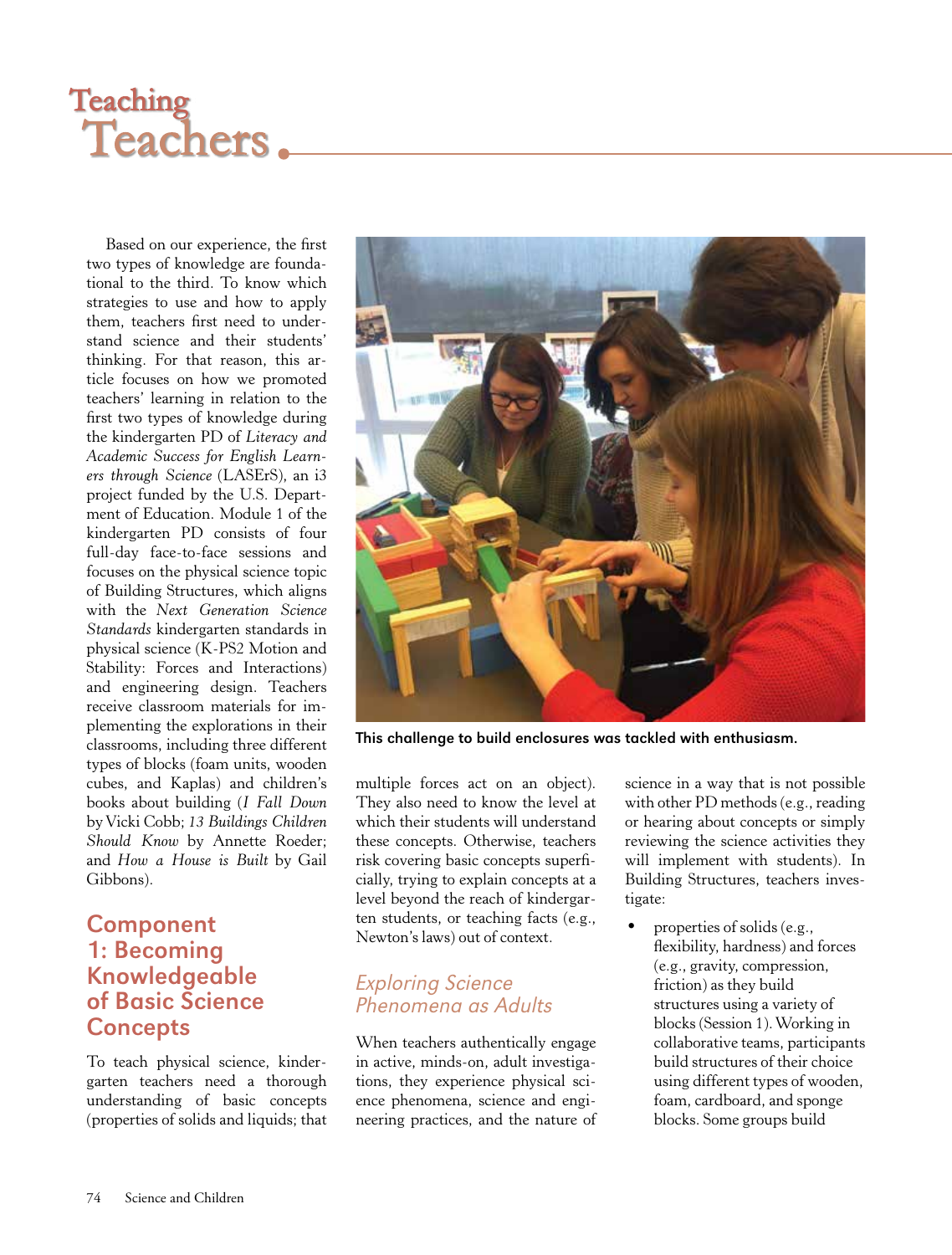one complex structure while others build farms, carnivals, or trains with each participant responsible for one part of the overall structure. In the process, they investigate how material properties (e.g., flexibility, hardness); object properties such as size, weight, shape, and texture; and relevant forces affect whether their structure's stand or topple.

the impact of design on a structure's stability as they address an engineering challenge to build tall, stable towers (Sessions 2 and 3). In Session 2, each team of participants uses one type of block to investigate how the properties of the blocks, as well as the designs they create, contribute to the construction of a tall tower. Teams reflect on

the strengths and weaknesses of their original designs, and in Session 3, they select two to three types of blocks and modify their tower designs aiming for strength and stability as well as height. They measure how strong and stable their towers are by testing them with a fan acting as wind. In addition, participants explore building cantilevers (beams that are

### TABLE 1.

### Connecting NGSS to teachers' explorations.

| <b>Component Idea</b>                                                                                                                                                         | <b>Connection to Professional Development Activity</b><br>Teachers:                                                                                                                                                                         |  |  |
|-------------------------------------------------------------------------------------------------------------------------------------------------------------------------------|---------------------------------------------------------------------------------------------------------------------------------------------------------------------------------------------------------------------------------------------|--|--|
| PS1.A: Structure and Properties of Matter                                                                                                                                     | • describe and explore different kinds of building<br>materials.<br>explore how different materials are suitable for<br>$\bullet$<br>different structures and designs.<br>explore how many structures can be built from a<br>set of pieces. |  |  |
| PS2.A: Forces and Motion                                                                                                                                                      | explore how various forces, including gravity,<br>$\bullet$<br>friction, compression, and tension, act on building<br>materials.                                                                                                            |  |  |
| PS2.C: Stability and Instability in Physical Systems                                                                                                                          | investigate how multiple forces can either result<br>$\bullet$<br>in a balance of forces (a stable structure) or an<br>imbalance (a structure that topples).                                                                                |  |  |
| <b>Science and Engineering Practices</b>                                                                                                                                      |                                                                                                                                                                                                                                             |  |  |
| Asking Questions and Defining Problems<br>Planning and Carrying Out Investigations<br>Constructing Explanations and Designing Solutions<br>Engaging in Argument From Evidence | explore ways to make structures taller.<br>٠<br>plan and build stable structures.<br>describe the characteristics of different building<br>$\bullet$<br>materials.<br>compare various designs for stability.                                |  |  |
| <b>Crosscutting Concepts</b>                                                                                                                                                  |                                                                                                                                                                                                                                             |  |  |
| <b>Structure and Function</b><br><b>Stability and Change</b>                                                                                                                  | explore how characteristics of building materials<br>$\bullet$<br>affect a structure.<br>explore how some structures remain stable while<br>others do not.                                                                                  |  |  |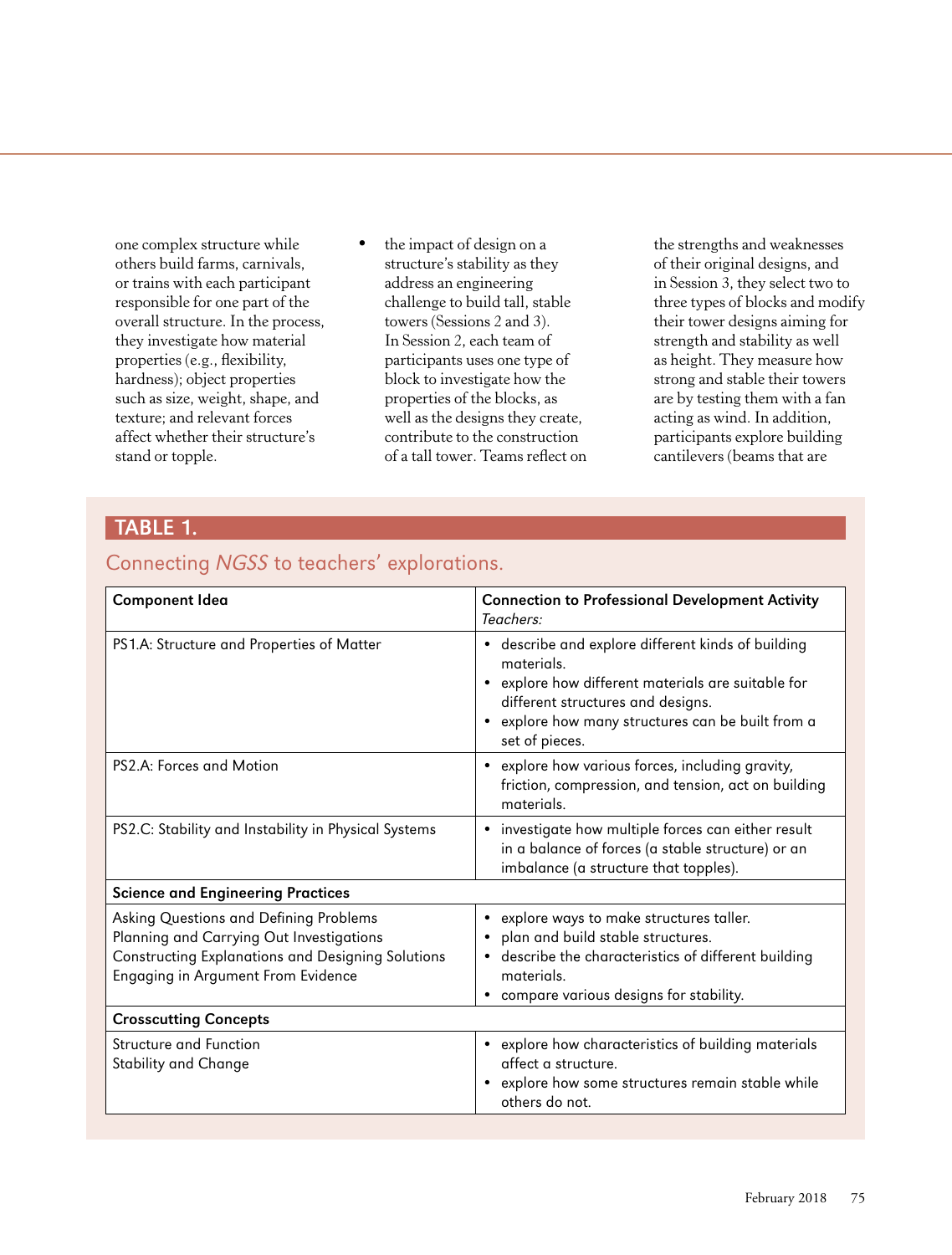# Teaching<br>Teachers.

unsupported on one end) and the popular game Jenga to learn more about structural engineering.

form and function as they build enclosures for different purposes (Session 4). In this session, participants are challenged to use one type of building material to create a structure with interior space for an animal or doll of certain dimensions, or a garage for a certain number of toy cars. In this case, participants must consider how to create walls, windows, a door, and a roof that will span the interior space. This experience encourages them to use what they learned in Sessions 1–3 about the properties of the different building materials and design features that contribute to strength and stability as they address new building challenges. It also involves

new learning as they explore additional ways blocks can be used in different parts of an enclosure.

Suggestions for engaging children in each of the investigations outlined above can be found in the book *Building Structures With Young Children* (see Resources section for more details).

These concepts connect to physical science core ideas, science and engineering practices, and crosscutting concepts of the *NGSS* for K and elementary (see Table 1). As instructors circulate among groups of adult explorers, we ask questions and make comments that connect teachers to the concepts such as "Where do you think your tower is the most wobbly?" and "How do you think changing the direction of those blocks will make your structure stronger?"

Instructors facilitate follow-up science talks that help teachers make connections between the phenomena

they observed (e.g., *foam blocks seem to "stick" together*) and the relevant concepts (*friction*). Group discussion promotes teachers' own thinking about *how* material properties and forces influence their structures. During Sessions 2 and 3, teachers express ideas such as *rigid foam works well at the bottom of the structure because it's solid and rough*; *overlapping the blocks in each layer of the structure creates stability*; and *a wider base on a structure disperses the weight of the load above*.

### Investigating Children's Conceptual **Understanding**

We often observe teachers trying to explain science information, facts, and even broad concepts (e.g., *force*) to children in single activities and trying to teach science vocabulary (e.g., the word *force*) from books or other sources. Thus, we communicate the idea that learning physical

# TABLE 2.

## A physicist's and a kindergartner's explanations.

| Phenomenon                                                                                                             | Concept as a physicist might<br>describe it                                                                                                                                                                                      | How a student might begin to<br>understand and express the concept                                                                                                      |
|------------------------------------------------------------------------------------------------------------------------|----------------------------------------------------------------------------------------------------------------------------------------------------------------------------------------------------------------------------------|-------------------------------------------------------------------------------------------------------------------------------------------------------------------------|
| A structure that can stand<br>without tipping or falling<br>over.                                                      | A number of forces influence the<br>stability and strength of structures.<br>Gravity, the most visible, can act on<br>a building in many ways, such as<br>by acting on a building's elements<br>through tension and compression. | Shows awareness that not all buildings<br>will stay up and uses selection of<br>materials and design elements to<br>attempt to stabilize and strengthen a<br>structure. |
| A structure that includes<br>obvious design elements to<br>achieve balance and/or is<br>able to create internal space. | Successful structural design requires<br>the creation of balanced forces for<br>building up (towers) and for building<br>out (enclosures).                                                                                       | Intentionally works to achieve balance<br>while building. This can be seen in the<br>care taken to place each block in a way<br>that tries to keep the building strong. |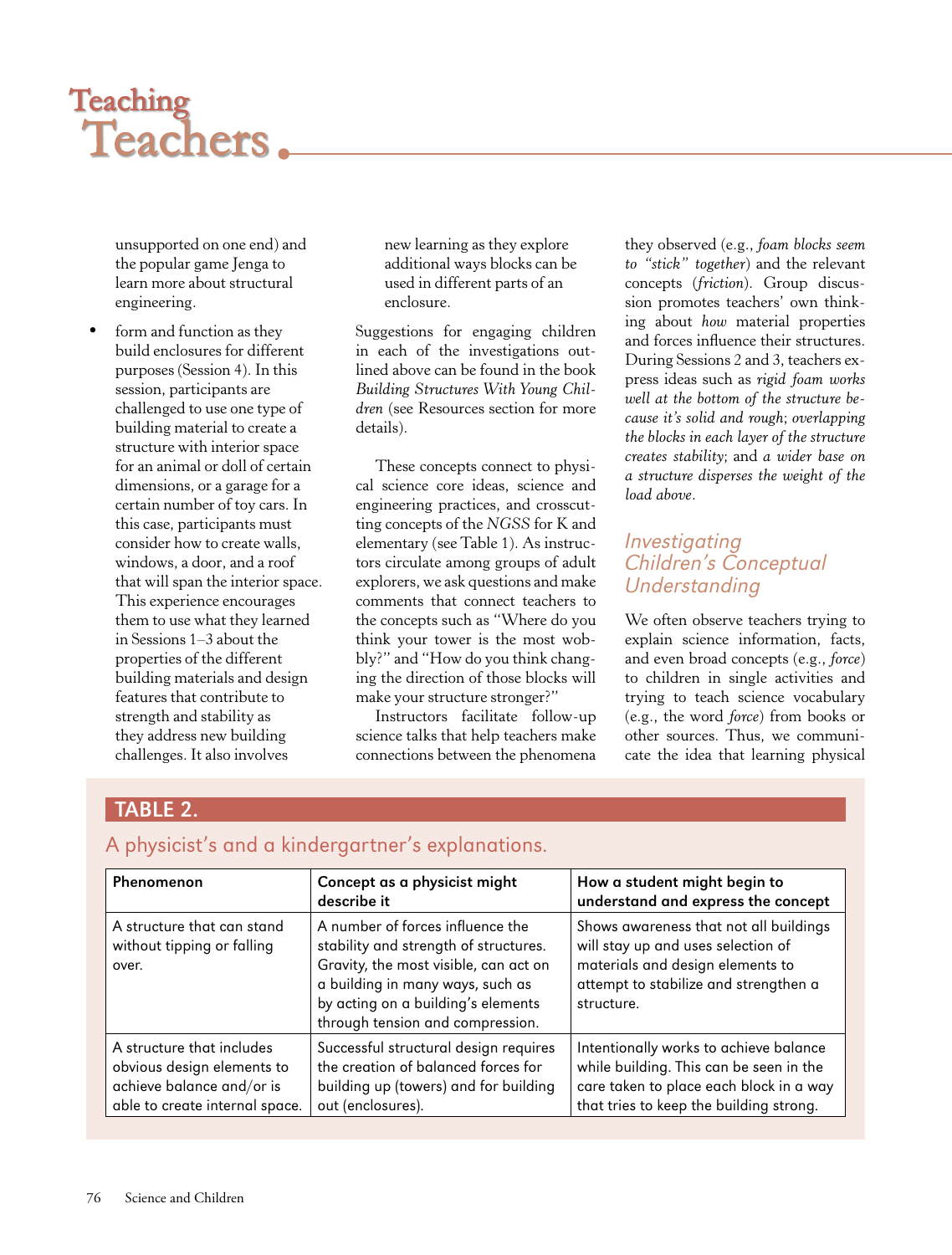science concepts and making sense of the vocabulary requires many direct experiences with objects and materials and opportunities to hear, use, and experiment with related words in context. Together with teachers, we construct a continuum that shows the different ways a physicist and a child might make sense of their observations as well as the different words they might use to express their understanding (see Table 2).

We help teachers construct lists of challenging, academic, and high-use words (e.g., construction, enclosure, material, characteristics) that can be introduced and used in the context of children's building explorations as well as in other settings and situations (see Table 3). We try to help teachers move beyond focusing on sciencespecific vocabulary that does not support children's everyday oral language and literacy skills (e.g., gravity, hypothesis, rectangular prism).

We also help teachers understand which science concepts are accessible to kindergarten students by introducing the *Framework*'s Grade Band Endpoints for Grade 2 rather than limiting them to the *NGSS* Kindergarten standards. This helps teachers realize that they can take advantage of children's explorations to introduce physical science concepts (such as Structure and Properties of Matter) that are not listed in the kindergarten standards but are clearly appropriate for kindergarten students.

# Component 2: Uncovering Students' Thinking

Uncovering students' thinking at different points in an exploration allows teachers to facilitate inquiry and make purposeful, ongoing instructional decisions that are responsive to, and

| <b>TABLE 3.</b>                                                                                                                                                                                                                                                                |                                                                                                                                                                                                                                                       |                                                                                                                                                                                                                                                                            |  |
|--------------------------------------------------------------------------------------------------------------------------------------------------------------------------------------------------------------------------------------------------------------------------------|-------------------------------------------------------------------------------------------------------------------------------------------------------------------------------------------------------------------------------------------------------|----------------------------------------------------------------------------------------------------------------------------------------------------------------------------------------------------------------------------------------------------------------------------|--|
| Academic vocabulary.                                                                                                                                                                                                                                                           |                                                                                                                                                                                                                                                       |                                                                                                                                                                                                                                                                            |  |
| <b>Nouns</b>                                                                                                                                                                                                                                                                   | Describing words                                                                                                                                                                                                                                      | Verbs                                                                                                                                                                                                                                                                      |  |
| Structure, building,<br>tower, skyscraper,<br>enclosure,<br>construction,<br>creation; foundation,<br>base; material,<br>characteristic, design;<br>wood, cardboard,<br>plastic, foam; interior,<br>exterior; problem,<br>solution; size, shape,<br>volume, weight,<br>texture | Wood, cardboard,<br>plastic, foam; rough,<br>smooth; flat, arched;<br>heavy, light; dense;<br>quickly, slowly;<br>forcefully, carefully,<br>gently; into, out of,<br>at the top of, at the<br>bottom of, near,<br>far; accidentally,<br>intentionally | Place, expand, extend,<br>construct, insert,<br>remove, create,<br>attempt, solve;<br>topple, teeter, wobble,<br>collapse, balance,<br>wonder, observe,<br>predict, investigate,<br>explore, describe,<br>document, measure,<br>represent, compare,<br>record, think, know |  |

respectful of, children's cognitive capacities (Duschl, Schweingruber, and Shouse 2007). Further, the process of sharing their thinking enables students to practice their developing language and literacy skills in a meaningful context. Teachers are often so focused on what they want children to learn that they don't take the time to find out what students already think or know. We try to bring children's thinking to light in several ways.

# Exploring the Practices

First, we get teachers in touch with their own scientific thinking and how they communicate it. After their building experiences, we ask them to analyze how inquiry, language, and literacy contributed to their learning about structures. In Session 3, for example, teachers shared ideas such as: *I found that drawing what I was thinking about how to make the walls really helped me communicate my ideas to the group* and *Listening to my teammates' talk about why they wanted to use cardboard for the roof really pushed me to think about why I wanted to use the flat wooden blocks*.

### Analyzing Classroom Video

The use of authentic classroom video provokes analysis and discussion among teachers about children's scientific thinking. Video protocols (adapted from School Reform Initiative: *www.schoolreforminitiative.org*) structure the analysis into two parts (see Figure 1). First, teachers collect and share data on what children in the video say (using language, their bodies, or facial expressions to com-

### February 2018 77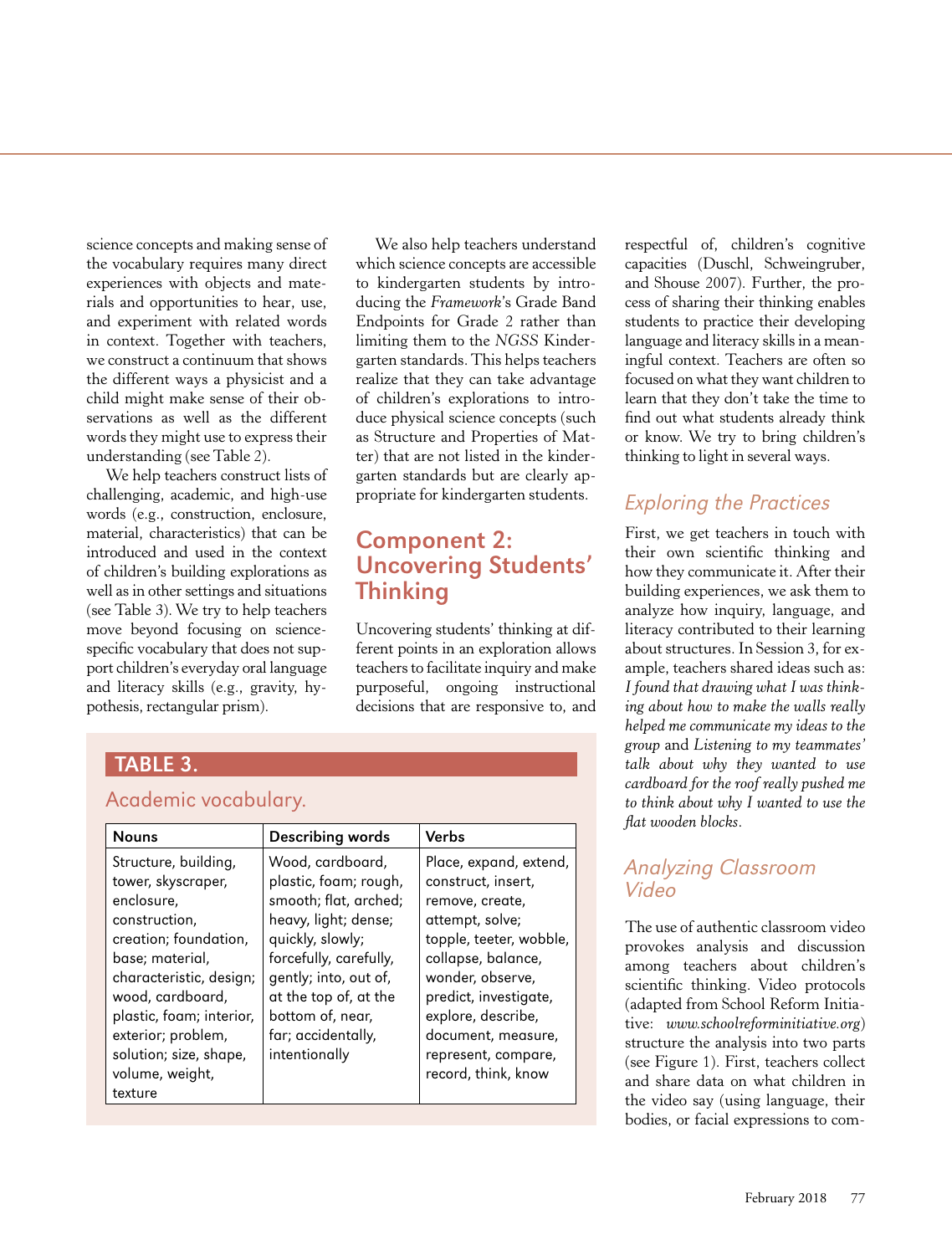# Teaching<br>Teachers.

municate) and how they interact with the exploration materials. In the second part of the conversation, teachers generate and share inferences about children's thinking based on evidence from their direct observations. In a video shown in Session 1, for example, teachers observe and interpret children's nonverbal communication. When the teacher in the video asks "Where will you go if there is a hurricane?" one child places a toy at the center of her structure. Noticing, recording, and interpreting the different ways children in the videos express their ideas prepares teachers to look for verbal and nonverbal evidence of their own students' thinking. It can also help them think about creating opportunities for their students to express their thinking in ways that don't rely on oral language.

### Collecting and Evaluating Classroom Documentation

After every session, teachers are asked to make observations of their students during each building exploration and collect specific and detailed documentation (written notes, photos, short videos, and children's drawings) of what their students are doing and saying *without interpreting*. They are asked to bring this documentation to the subsequent session for collaborative analysis. At first, teachers share that children are "taking turns with blocks," "having fun building," and "noticing shapes." After several observation experiences, teachers begin to share information that provides more evidence of thinking and inquiry such as "two children stack large rectan-

## **FIGURE 1.**

### Protocol for analyzing video.

Video Clip Analysis: Describe children's actions and language, then make inferences about children's observations, ideas, and questions.

### First, review the process (2 minutes)

- This process is grounded in description. It is not evaluative.
- The purpose is to uncover this child's/children's perspective.
- The process is formal; it is done in two rounds, and each round is timed.
- During each round, each person in the group will be asked to share. You are free to pass. Everyone listens carefully.

### Round 1: Literal Description (2 minutes)

• What did you observe? Describe what you observed the child/ children doing and saying.

#### Round 2: Interpretation (6 minutes)

• What might the child/children be observing, wondering, or thinking?

gles to make a foundation" and "one child says 'the bottom is strong; it's holding everything up.'" We then introduce the idea of formative assessment and help teachers use this evidence to inform their planning of ongoing building experiences.

# Reflecting on Teaching and Learning

We view teaching and learning among instructors and participating teachers as parallel and interactive processes. We model and talk about how we use formative assessment as we invite teachers to reflect on science (W*hat ideas are you developing*  *about how to make tall strong towers?*); children (*What questions do you think your students have about enclosures?*); and the sessions themselves (*What did you find the most helpful in this session and why?*) In turn, we share our own experiences and ideas about science teaching and learning, how well the PD is working, and the changes we make to it as a result of our own assessment and teacher feedback. This creates a culture that engenders trust, confidence, and collaboration among all participants and lays the groundwork for teachers to learn and adopt science-teaching strategies that reflect a thorough understanding of basic science concepts and how children learn them.

During Session 4, we spend ex-